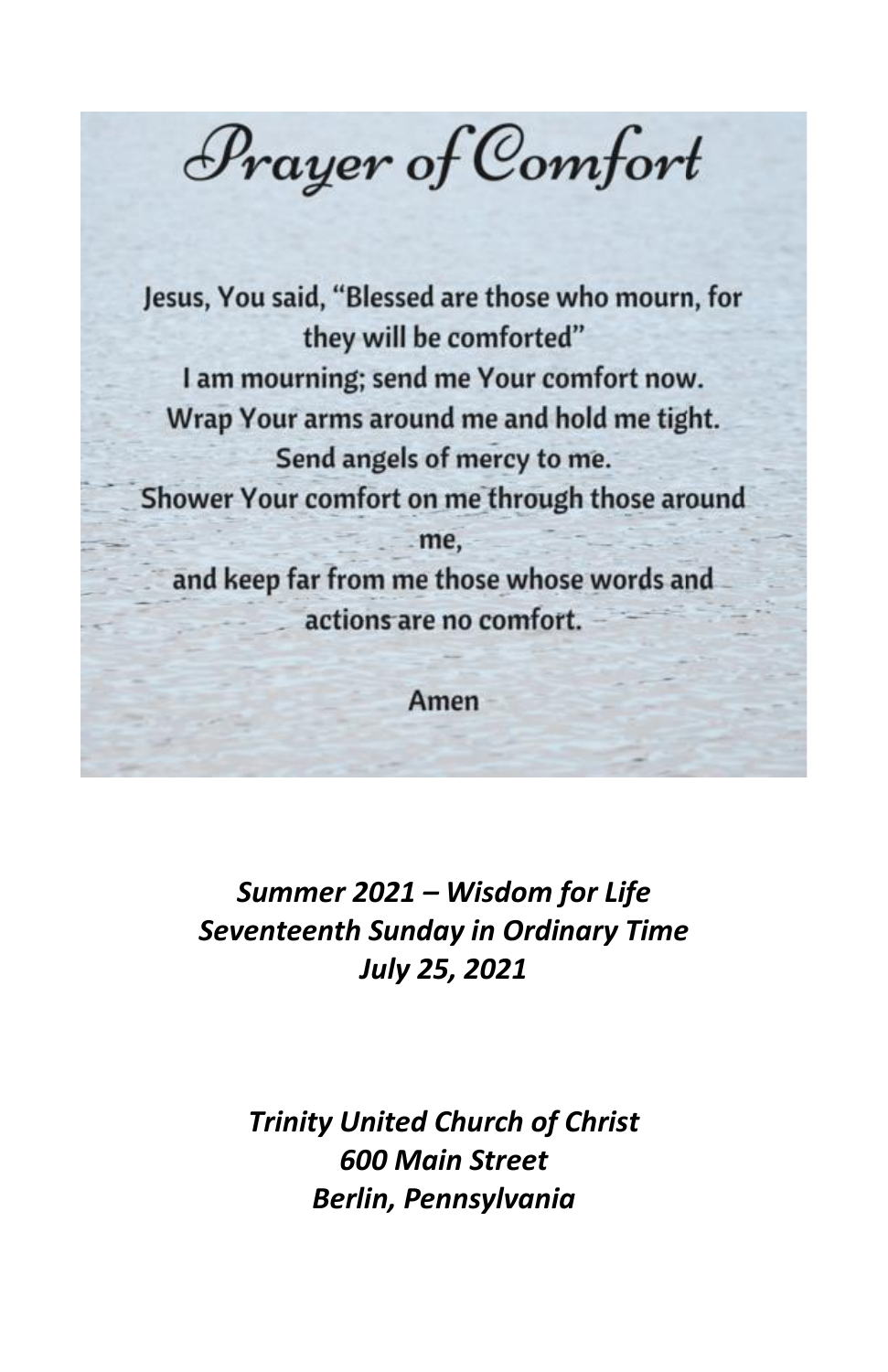**\*The Doxology**

**\*Invitation to Confession**

**\*Corporate Confession**

O God, **you have shown us the way of life through your Son, Jesus Christ. We confess with shame our slowness to learn of him, our failure to follow him, and our reluctance to bear the cross. Have mercy on us, Lord, and forgive us. We confess the poverty of our worship, our neglect of fellowship and of the means of grace, our hesitating witness for Christ, our evasion of responsibilities in our service, our imperfect stewardship of your gifts. Have mercy on us, Lord, and forgive us. Amen.** 

**\*Word of Pardon**

**\*Hymn of Praise: No. 88** *Fairest Lord Jesus*

**The Psalter**

#### **Ministry of Music Ryan and Erin Gerney**

#### **Pastoral Prayer**

#### **Epistle Lesson 2 Corinthians 1:3-10**

**<sup>3</sup>** Blessed be the God and Father of our Lord Jesus Christ, the Father of mercies and God of all comfort, **<sup>4</sup>** who comforts us in all our affliction, so that we may be able to comfort those who are in any affliction, with the comfort with which we ourselves are comforted by God. **<sup>5</sup>** For as we share abundantly in Christ's sufferings, so through Christ we share abundantly in comfort too. <sup>6</sup> If we are afflicted, it is for your comfort and salvation; and if we are comforted, it is for your comfort, which you experience when you patiently endure the same sufferings that we suffer. **<sup>7</sup>** Our hope for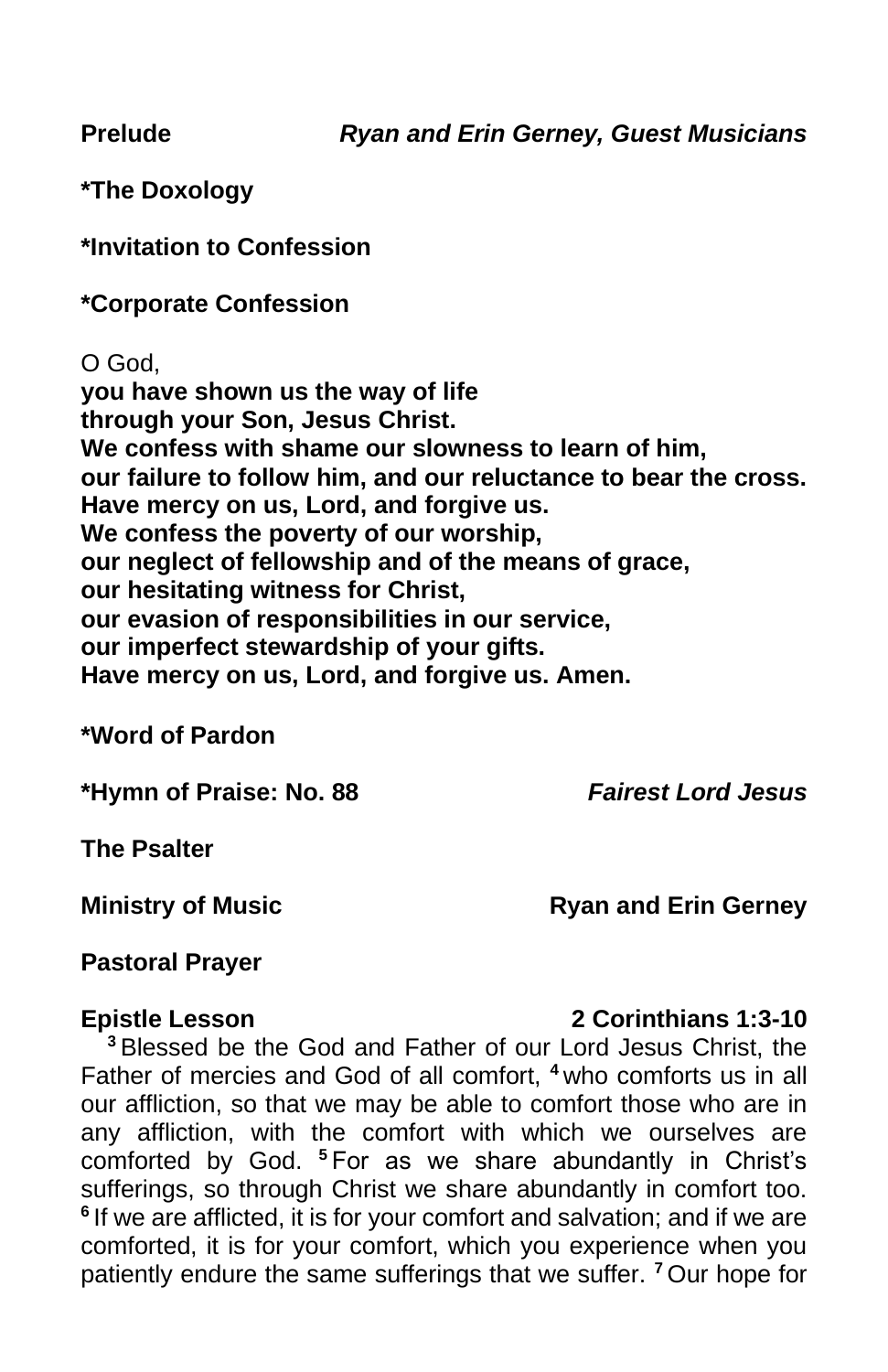you is unshaken, for we know that as you share in our sufferings, you will also share in our comfort.

**<sup>8</sup>** For we do not want you to be unaware, brothers, of the affliction we experienced in Asia. For we were so utterly burdened beyond our strength that we despaired of life itself. **<sup>9</sup>** Indeed, we felt that we had received the sentence of death. But that was to make us rely not on ourselves but on God who raises the dead. **<sup>10</sup>** He delivered us from such a deadly peril, and he will deliver us. On him we have set our hope that he will deliver us again. **<sup>11</sup>** You also must help us by prayer, so that many will give thanks on our behalf for the blessing granted us through the prayers of many.

### **Ministry of Music Ryan & Erin Gerney**

#### *\****Gospel of our Lord Jesus Christ St. John 14:1-6**

"Let not your hearts be troubled. Believe in God; believe also in me. **<sup>2</sup>** In my Father's house are many rooms. If it were not so, would I have told you that I go to prepare a place for you? **<sup>3</sup>** And if I go and prepare a place for you, I will come again and will take you to myself, that where I am you may be also. **<sup>4</sup>** And you know the way to where I am going." **<sup>5</sup>** Thomas said to him, "Lord, we do not know where you are going. How can we know the way?" **<sup>6</sup>** Jesus said to him, "I am the way, and the truth, and the life. No one comes to the Father except through me.

## **Preaching of the Word "PD"** *When You Are Beyond Comfort*

#### **Prayer of Intercession Lord's Prayer** [using **debts** and **debtors**]

**\*Song of Commitment: No. 419** *Abide with Me!*

#### **\*Sung Dismissal and Blessing** *Now Unto Him Who Is Able*

Now unto Him who is able to keep you from falling. To make you stand in His presence blameless and with great joy. To the only God our Savior, Jesus Christ our Lord. Be the glory, and the majesty, dominion, and authority. Both now and forevermore, Amen.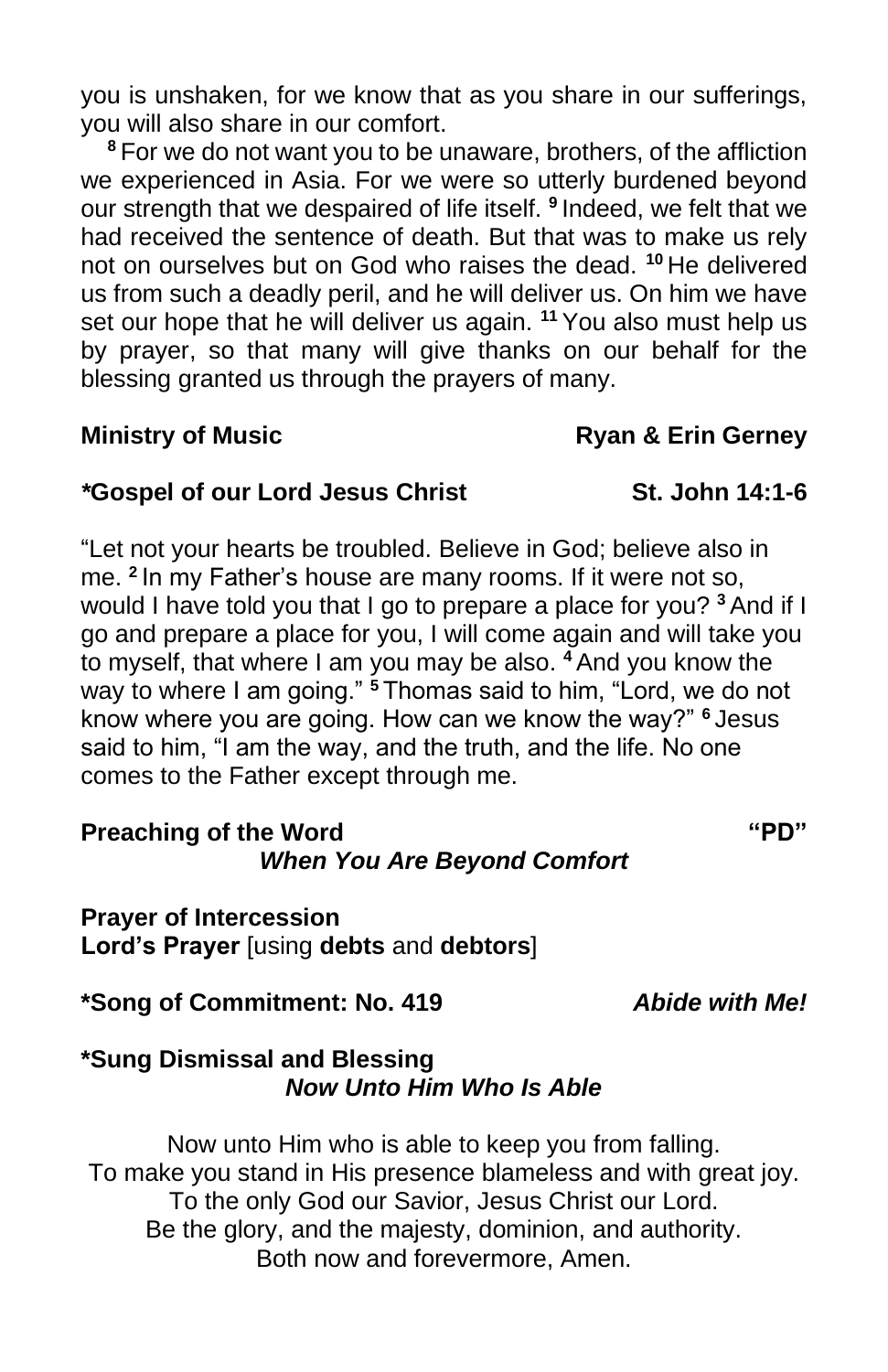#### **Give Him the glory, and the majesty, dominion, and authority. Both now and forevermore, Amen!**

### **\*Going Forth**

*+ + + + + + +*

Vacation Bible School will be August 9<sup>th</sup> through Friday August 13<sup>th</sup> here at Trinity. This year we will be exploring the story of "Moses!" Amy Clark and Jean Hart are serving as directors. We are seeking "helpers" to guide students groups, crafts, music, and food! Please offer your talents to make this a memorable event of summer 2021! We missed out on VBS last year due to COVID-19, we feel safe enough to engage with the children this summer.

**Trinity Celebrates 250 Years** of ministry in 2027. We are starting to think about this celebration and how to commemorate this very special anniversary. Would you be willing to work with a team to create a plan for honoring this anniversary? Speak with Pastor of your interest.

**Parking on Sunday. . .**A gentle reminder, please only park on the lower 4 parking slots in front of the Market on Sunday morning. We appreciate Scott allowing us to park there. The other Sunday when the Market opened many of the slots nearly up to the entrance were filled with cars from Trinity worshippers. We are welcome to use the lot behind the old bank, you may park behind the church, or on Vine and Fletcher Streets.

**Save the Date – Sunday, October 31** Trinity will celebrate the dedication of our new Allen Designer Organ with the "designer" Mr. Rudolph Lucente as our Musical Artist. PD is calling this concert "The Reformation of Rudy!" Mr. Lucente is the former director Company and the Music Emporium, Altoona. Please invite your friends to join us in the afternoon [time to be announced] for a joyful sound of music.of music for the Roman Catholic Archdiocese of Philadelphia. The concert promises to be of "Spooktacular" proportions! The concert is sponsored by the Allen Organ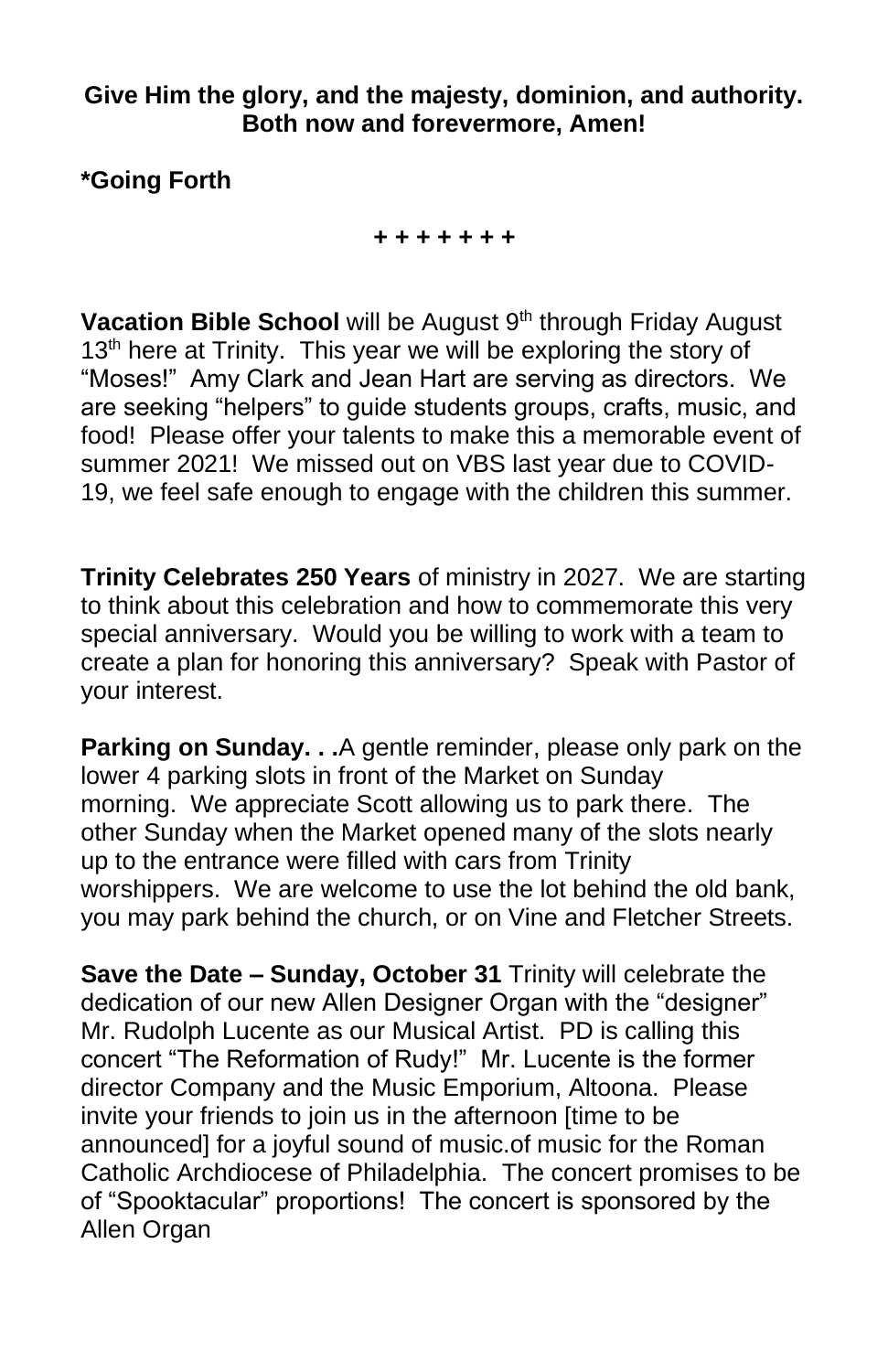#### **Those Remembered in prayer:**

God's guidance and protection for Armed Forces. The Family and Friends of Lucas Daniel Hayman in their sorrow.

#### **Shut Ins:**

Roy Bucher, Helen Diest, Mary Forespring, Janet Gindlesperger, Cynthia Kelly, Lois Krause, Deb Luteri, Lois Saylor, Dirkje Stellingwerf.

#### **Healing Concerns:**

Mark Amyot, Donnie Baxter, Lindsey Stotler Cioci, Tammy Coughenour, Pam Crooks, Jane Fisher, Linda Gallick, Kathryn Grimm, Barry Landis, Larry McCullen, Bayley Mull, Glenda Paul Family, Nancy Schrock, Tyler Seifert Family, Dwight Smith, Avis Specht, Robin Walker, Heather Weighley, Nancy Weighley, John Will, Karen Will, Kimberly Kay Roos Zimmerman

# **The Saints In Action**

Thursday – July 29<sup>th</sup> Board of Christian Ed – 7:00 p.m. Next Sunday – August 1st

9:00 a.m. Worship / Holy Baptism 10:10 a.m. Sunday School

# **Giving From 7/18/2021**

|              | Rec       | <b>Budget</b> | Over/Under |
|--------------|-----------|---------------|------------|
| General      | 1905.00   | \$2434.93     | $-5529.93$ |
| Ben          | \$260.00  | \$213.46      | \$46.54    |
| <b>Maint</b> | \$250.00  | \$163.46      | \$86.54    |
| Mem          | \$110.00  |               |            |
| <b>Total</b> | \$2525.00 | \$2811.85     | $-5396.85$ |

Benevolence includes Food Pantry of \$110.00.

# **Worship Attendance: 92**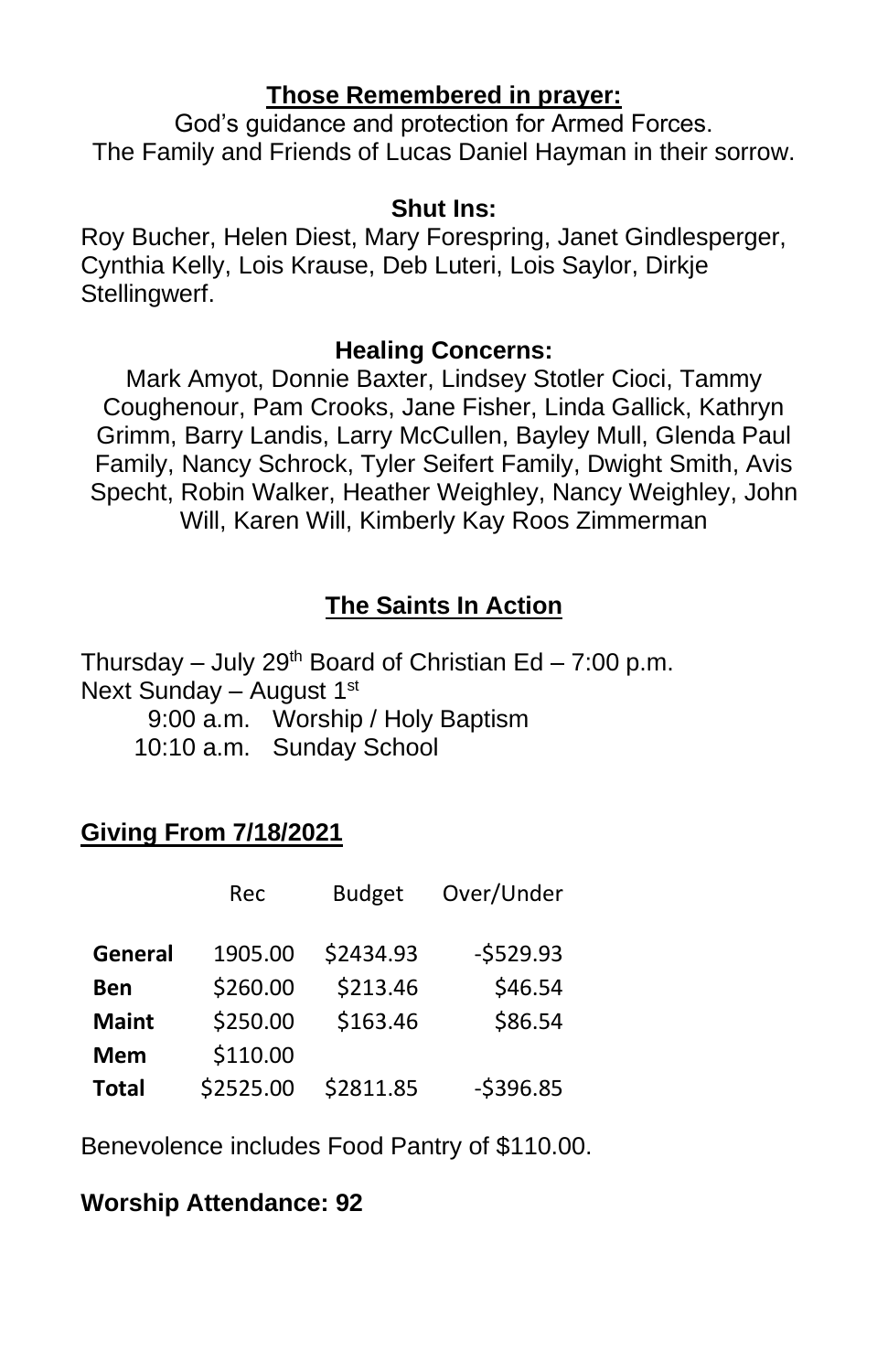#### *Where You May Find. . .*

**The Nursery:** *is on the lower level for children and their parent. A big screen TV is mounted in the room so that you may watch the service.*

#### **At the Sanctuary Entrances. . .**

Recycling Boxes for Bulletins *These Days –* Devotional

Large Print Bulletins **Example 20** Hearing Amplifiers

### **Assisting in Worship**

*Sound:* Russ Hillegas, Lori Gindlesperger

*The Flowers on the altar* in honor of our children, Larry W. McCullen, Jr. and Cynthia L. McCullen-Janicki and our two grandsons 2<sup>nd</sup> Lieutenant Jacob K. Janicki, U.S. Army, and Specialist Joshua L. Janicki, PA National Guard, Army by Larry and Judy McCullen.

*The Whole Congregation in Ministry and Assisted by*

*Pastor: Rev'd Dr. David A. Williams Church Secretary: Pam Bush Chancel Choir Director Emeritus: Linda Gallick Handbells: Jeanne Hillegas Financial Secretary: Renee Gindlesperger*

*Church Contact Information Church Office Hours – Tuesday through Thursday 9:00 am to 1:00 pm* Phone: 814-267-3234 Mail: PO Box 86, Berlin, PA 15530 Email: [berlinucc@yahoo.com](about:blank) Website: [www.berlinucc.org](about:blank) **Pastor's Contact Information Cell Phone: 814-241-3919 E-Mail:** [uccvicar@gmail.com](about:blank) 603 Fletcher Street, Berlin, PA 15530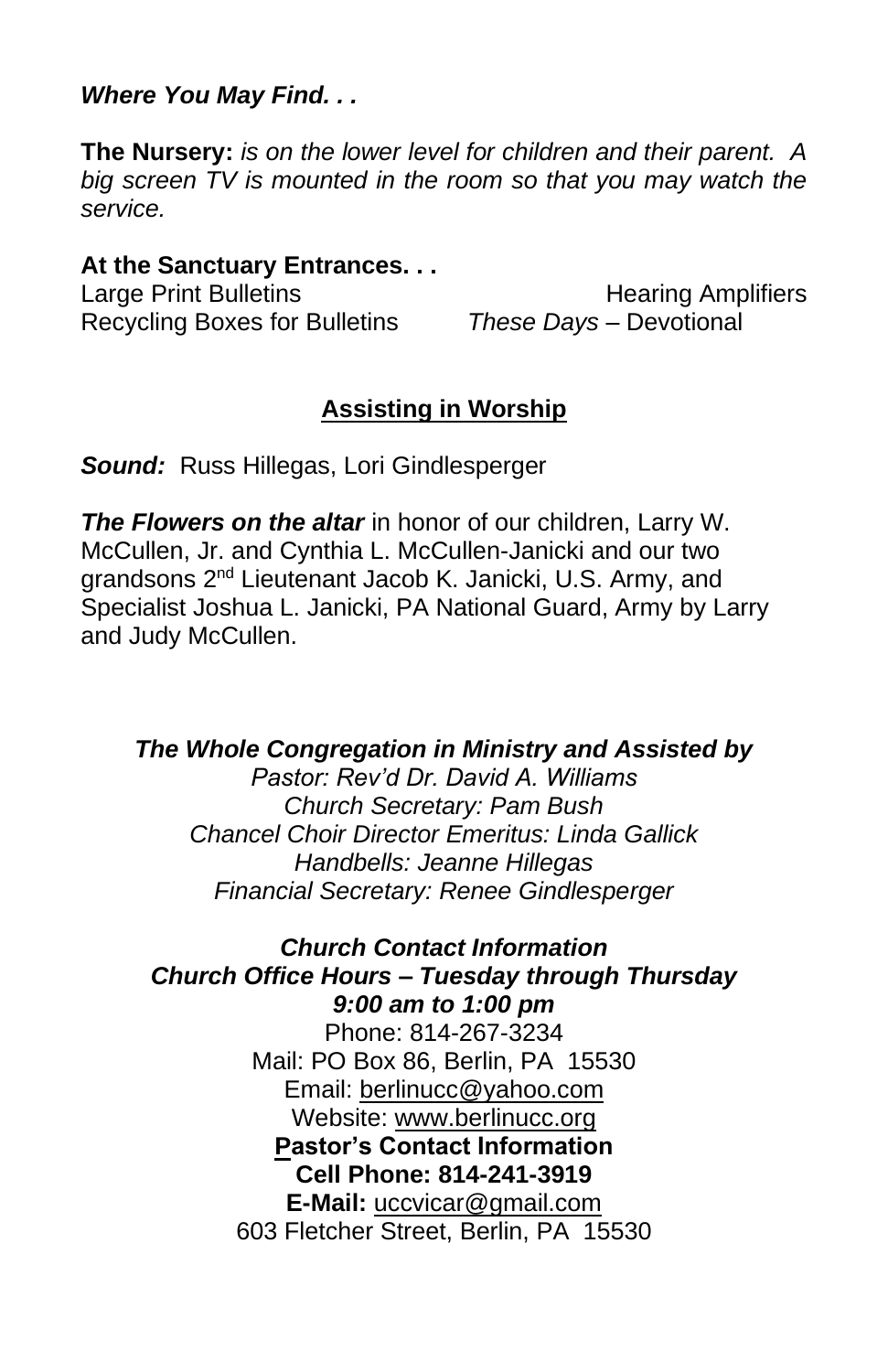The bulletin this week is prepared in honor of and thank you to all from the Congregation who made the church picnic such a wonderful success!!!

# Photos by Amanda Custer Thank you, Amanda!